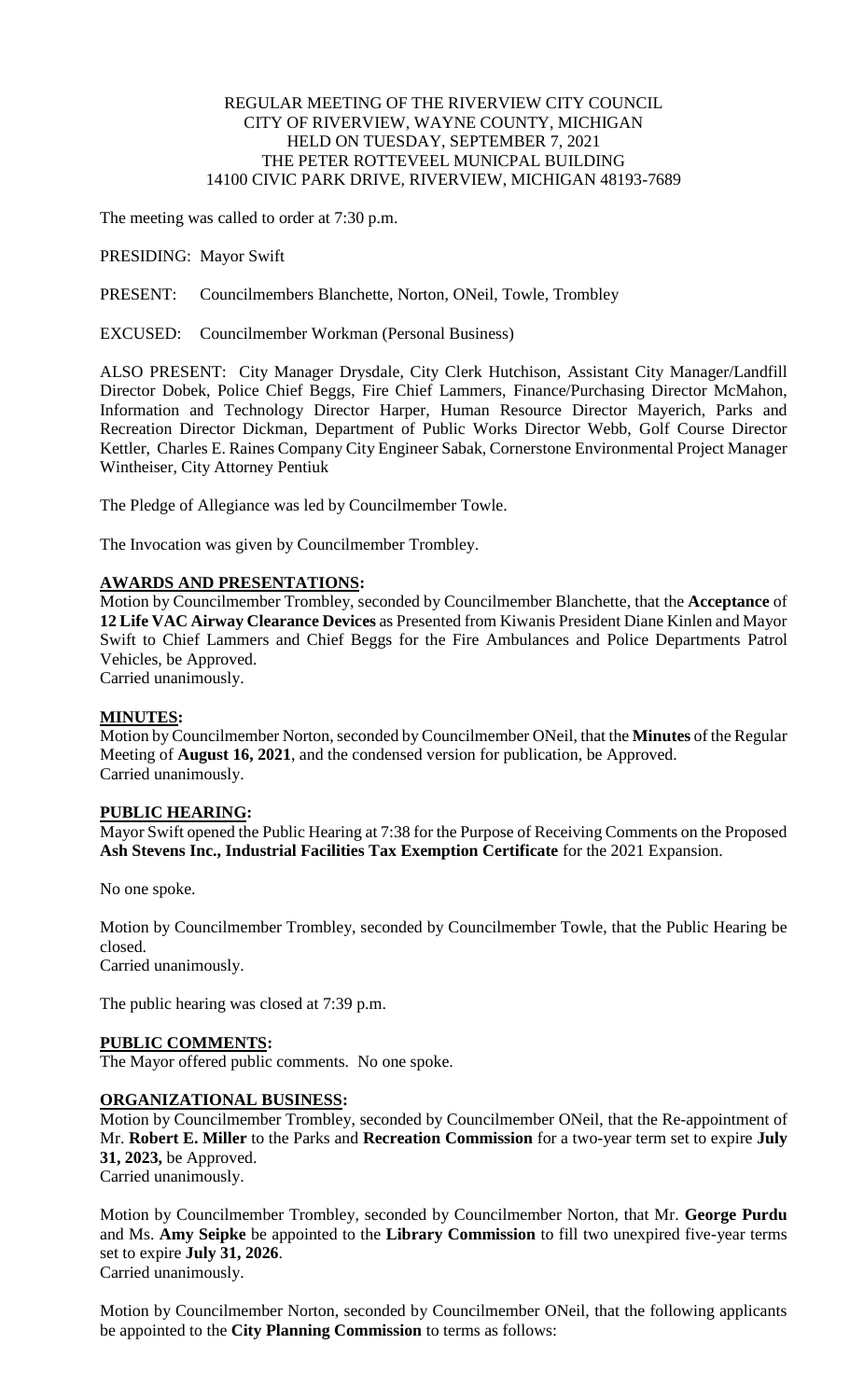Mr. **Scott Williams** to an unexpired three-year term to **July 31, 2023**,

Ms. **Brooke Stefani** to an unexpired three-year term set to expire **July 31, 2024**, and

Mr. **Jared Coyne** to an unexpired three-year term set to expire **July 31, 2024**.

Carried unanimously.

## **CONSENT AGREEMENT:**

At the request of Councilmember Trombley the following item was removed from the Consent Agenda:

 Special Events Application from Go Big Multi- Media – Riverview Register, and Waive Fees for a Meet the Candidates Event using Young Patriots Park and the Community Center on September 15, 2021

Motion by Councilmember Towle, seconded by Councilmember Blanchette, that the **Consent Agenda** be approved as follows:

- Approve Execution of the Municipal Credit and Community Credit Contract for **Fiscal Year 2022** – Suburban Mobility Authority Regional Transportation (**SMART**).
- Approve Execution of a Letter of **Agreement** between the City of Riverview and the **Riverview Junior Football Association.**
- Approve Execution of an Operation **Agreement** between the City of Riverview and the **Riverview Co-op Nursery**, Inc., for the 2021-22 School Year.
- Ratify **Emergency Storm Water Pump No. 4 Repair** at the **Valleyview Lift Station** with **Kennedy Industries** for a Total Cost of \$**11,990.00**.
- **Waive** Purchasing Manual **Section XII**: Disposal of Property and Approve Sale of a **2016 Ford** Interceptor to the **Wayne County Sheriff's** Office for **\$3,000.00**.
- Approve Budget Amendment as follows:

A. **Description Account Number Current Appropriation Amended Appropriation Amendment or Change** 2020/21 City Council Destination Downriver Membership 101-101-802.053 \$ 0.00 \$ 5,000.00 \$ 5,000.00

JUSTIFICATION: To increase the Destination Downriver Membership Line item for the yearly expenditure approved by City Council.

Carried unanimously.

Motion by Councilmember ONeil, second by Councilmember Norton, that the **Special Events Application** from **Go Big Multi- Media – Riverview Register**, and **Waive Fees** for a **Meet the Candidates** Event using Young Patriots Park and the **Community Center** on **September 15, 2021**, be Approved.

AYES: Mayor Swift, Councilmembers Blanchette, Norton, ONeil, Towle NAYS: Councilmember Trombley Motion carried.

## **RESOLUTIONS:**

Motion by Councilmember Towle, seconded by Councilmember Norton, that Resolution No. 21-21, Electing to Comply with the Provisions of Public Act 152 of 2011 in regards to the 80/20 Cost Sharing Model, be Adopted.

# RESOLUTION NO. 21-21

## RESOLUTION TO ADOPT THE 80/20 COST SHARING MODEL AS SET FORTH IN SECTION 4 OF PUBLIC ACT 152 OF 2011

- WHEREAS, the State of Michigan has enacted the Publicly Funded Health Insurance Contribution Act, Act 152 of 2011, (the "Act");
- WHEREAS, the Act provides for limits on the amount that a local unit of government may pay or contribute to a medical benefit plan for its employees;
- WHEREAS, Local units of government are given three options for complying with the requirements of the Act, depending on the impact of the Act on the employees of each public employer;
- WHEREAS, those three options are as follows:
	- 1) Section 3 "Hard Caps" Option-limits a public employer's total annual health care costs for employees based on coverage levels as defined in the Act;